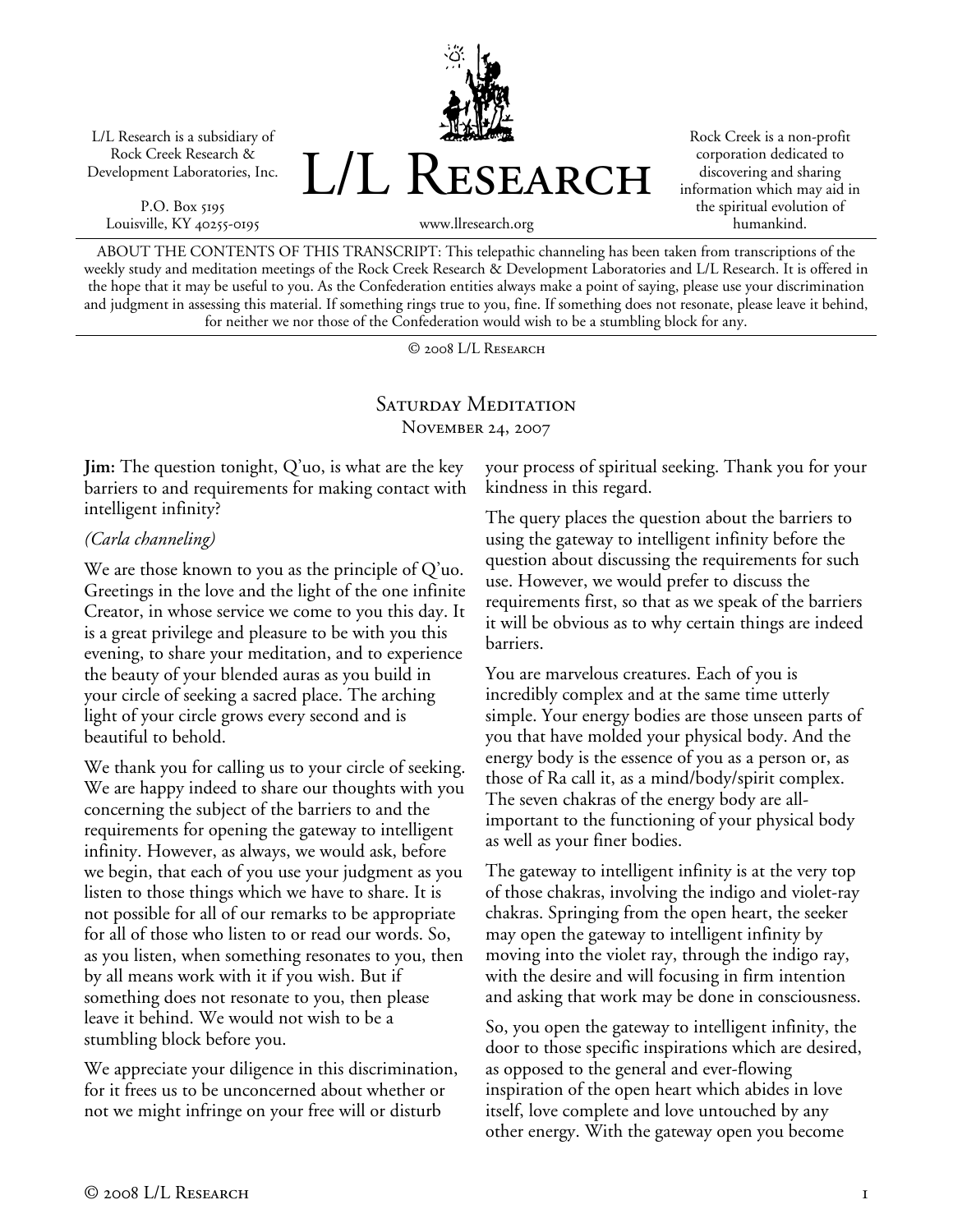able to work with more specific types of guidance that, though specific, are in general unheard and pouring into the heart itself in concept and essence rather than in thought and in words.

The nurturing and care of the energy body is very important to those who wish to use the gateway to intelligent infinity in their seeking. Indeed, entities who are blocked in the lower three chakras are not able to sustain a full flow of the infinite Creator's energy that comes from the bottom of the chakra system upwards and moves through the chakras exiting at the crown of the head.

The first requirement for working with the gateway to intelligent infinity is that the heart be open. Consequently, although many seekers do not wish to continue to work intensively with the lower three chakras, it is our opinion that it is essential to continue to work with those three chakras, giving them all of the honor and respect that you give the higher chakras.

That which tends to block red ray is a level of depression that argues against life and the joy of life, and difficulties with sexuality. Because of the fact that the red ray deals with matters of survival and sexuality, those who are limping along with no true appreciation of life are going to be limiting the flow of energy into their very first chakra and therefore receiving into the heart only a fraction of the power or the energy that is available from the Creator.

The orange-ray chakra, being the seat of relationships of a personal nature with yourself and with others, is blocked when there is difficulty in those relationships which causes the chakra either to be blocked or to be over-activated. So, it is well to have a continuing focus in each relationship that is your privilege to sustain, watching for the vibrational harmony between you and the other, or indeed the harmony between you and yourself. So often the issues that you have with yourself can be quite toxic in terms of limiting the light that is flowing through that chakra. So, it is well to spend time becoming sweet with yourself and with other selves as well.

The yellow-ray chakra is the chakra of group relationships or legal relationships such as the birth family, the marriage family, the work family, and other groups that create their own energies and have their own, shall we say, oversoul. And in this chakra, too, the usual causes of blockages have to do with difficulties in these relationships. And again, because it is so easy to be blocked, at least momentarily, in yellow ray, it is a wise seeker who tunes his heart and his attention when dealing with these relationships in order that harmony may prevail. And when harmony has been lost from a certain situation, it is well to seek ways to restore it. For this restores the flow of energy through that chakra and into the open heart.

Once an entity has reached the point where the heart is open and energy is flowing freely, he may then choose to move into the higher chakras. If he wishes to do work in consciousness such as meditation, healing, prayer or inspirational reading and reflection, he moves very consciously and deliberately into the indigo-ray chakra, the home of faith.

Here, one is always dealing with unseen things. In the indigo ray, one has left the physical body behind. The indigo ray is physically placed at the third eye position at which the Hindu monk will place a red dot, for in the Hindu system of belief there is a great appreciation of this chakra and it is believed by them, as well as us, that it is the gateway, the door, to direct contact with intelligent infinity, or as they would put it, the Creator.

Dwelling in indigo ray, the seeker begins to approach the gateway by the use of silence. It is necessary that the mind be still to a great extent so that the inspiration which is being sought may have room to flow into the chakra body through the violet ray and then the indigo, and then to be seated in the heart.

Once that connection has been made and there is a downflow of inspiration and information matching the upflow of the Creator's energy, it is possible to work in consciousness simply by allowing that flow to occur and being aware consciously of that flow. For indeed you are seated in the midst of a beautiful fountain of light when the gateway is open and inspiration is moving in.

It is within the blessing of that presence that one takes up the work of that *beau geste* of seeking to know the truth, seeking to feel the insights that only come to a faithful and listening heart.

The barriers to work with the gateway to intelligent infinity are those things that would block an entity in any of the rays up through the heart. Perhaps the most pervasive blockage found in spiritual seekers is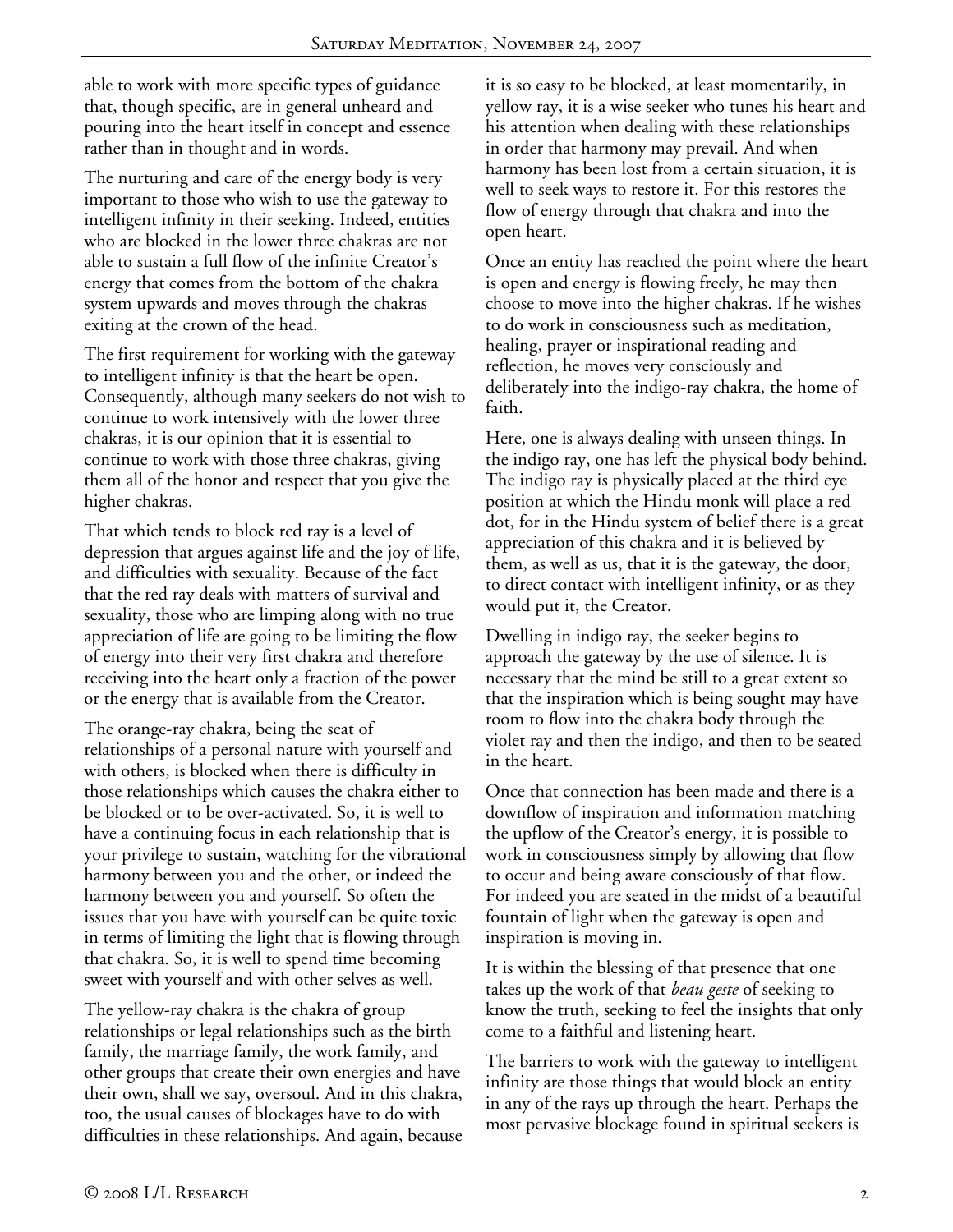a feeling of low self-worth, a feeling of unworthiness to do the work at hand. The one known as T spoke recently to this instrument of the depth of searching that she has gone through since the Homecoming Gathering that this entity attended at L/L Research, asking the question, "Who Am I?"

As she has delved into that question more and more, she has found a great deal of work that she feels the need to do in order to become a more sturdy and stable individual, spiritually speaking. The one known as T said that she found a great deal of selfjudgment as she approached the question of "Who Am I?"

We do not attempt to suggest to you that you make no mistakes. To be a third-density human being, my friends, is to be error-prone. You are dwelling within a heavy illusion and your culture has many, many distortions which make it almost impossible to know what the truly ethical or right thing is to do at certain times.

Further, in human nature there is an unevenness of focus that is almost always present to some extent within the personality, so that on one day you may feel that you are doing very well with the catalyst that you have and on another day you may feel that you are doing quite poorly at it, handling things in clumsy ways, saying the wrong thing at the wrong time.

We would encourage you to lift away from selfjudgment at times that you feel you have made an error. It is well to observe errors in yourself when they occur. That is how one learns, by making mistakes. As entities become more and more spiritually mature, they find delight in using the fruits of their self-knowledge of the past, and so the heavy burden of self-doubt and a feeling of low selfworth is a little bit easier to dissolve. Yet always there is a disappointment that strikes a seeker when he realizes that he has made an error. He cannot go back and fix it. He simply must begin again and hope to remember the graceful way, the loving way, the compassionate way to handle catalyst of this kind when it comes around again, as it most surely will.

Self-criticism and self-judgment are powerful sources of blockage. There is within many seekers the desire to make a difference in the world, to help others and serve good causes. Yet, in that same general run of seekers there is often a prejudice against working on the self, for it seems selfish to be absorbed in the

processes of the self. It is our opinion that it is in healing yourself that you heal the world. It is in learning to love yourself that you learn to love others. It is in finding compassion at last for yourself that you are finally able to have compassion on others. It is in blessing your own suffering by respecting it, honoring it, and forgiving it in yourself that you become able to behold the suffering of the world in its massive and almost infinite depth.

It is necessary, really, for you to fall in love with yourself. Self-judgment cannot be overcome. It must be balanced by compassion. You are bound to make mistakes and come under the possibility of judgment. Yet also do you have within you creatorship, so that you are never in a position of having failed for longer than it takes for you to turn again to the light and start afresh.

There are various techniques for falling in love with yourself. If you are present with yourself and become aware of the wide range of emotions that you feel, that may be the most direct way to become kindly affectioned towards yourself, to like yourself, and ultimately, gloriously, genuinely, truly, fall in love with yourself. Just as you are, you are perfect!

This need not give you any cause for arrogance or pride. All entities are perfect. All entities are the Creator. Yet, you dwell in the creation that you have made. So pamper yourself with good thoughts, good experiences, and frequent dips in the waters of truth and beauty and inspiration in whatever ways appeal to you.

Another very common barrier that closes the energy body down, in whatever chakra it is originating from, is fear. There are any number of ways to be afraid. One may have a condition of chronic fear because of those things which have occurred and have been difficult catalyst to bear. There are ways to be afraid of the future. There may be fear surrounding the very process of knowing yourself for you have a healthy and thriving shadow side and you must acquaint yourself with that as well as with the part that takes your fancy, that part that is in the sunlight and likeable.

However fear does come upon you, it will block the flow of energy through the chakra system. And so we recommend the exercise of balancing to be performed at least daily, in the evening, at the end of your day, when you have a little time to reflect on what has occurred.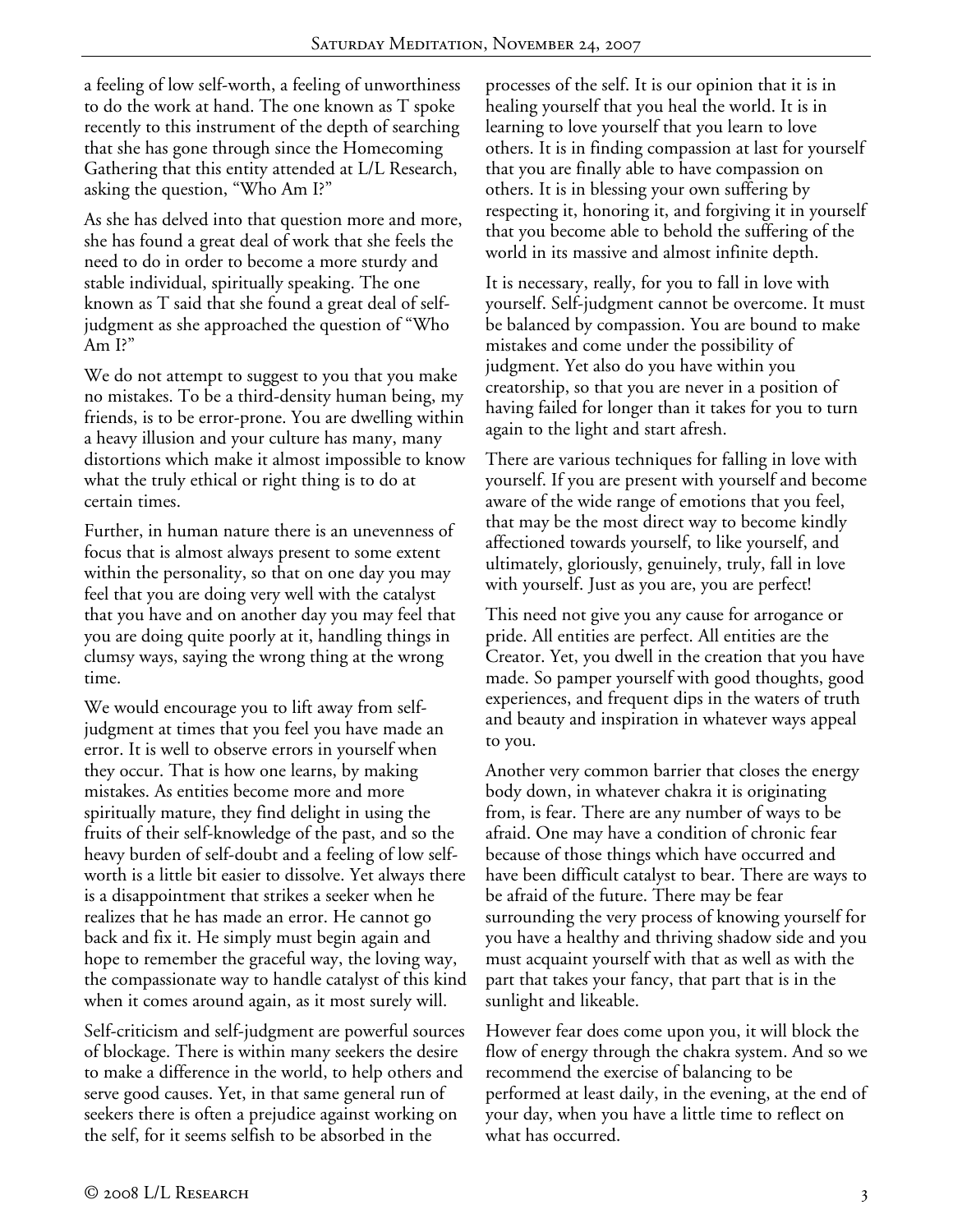Ask yourself what thoughts you may have had this day where your even tenor and your open heart were interrupted even momentarily. And then move to those points of departure from the even keel of an open and flowing energy body. If some issue has arisen that has closed the heart even for a second, it is well to move into that emotion once again, relive it, and even exaggerate it so that you have a very conscious and thoughtful awareness of just what happened, just what it was that caused that feeling of, say, impatience, anger, jealousy or even great joy. Anything that takes you away from the open heart and stops the flow of energy is deserving of an examination.

And once you have thoroughly reexperienced this moment where catalyst became too much for you and closed your energy system down, then allow yourself to begin to experience the dynamic opposite of that emotion. If you felt impatience because another driver on the road cut you off, charging onto the expressway without regard to your car, imagine the situation again, only this time image yourself having complete patience and utter tranquility, and emphasize and exaggerate that feeling until you are swept away by it.

Then release both dynamic opposites of patience and impatience and see how much more balanced you feel. Do this in the case of each of those thoughts or emotions that have thrown you off-balance during the day. Reflect upon each of them, honor them, experience them, balance them, and restore your energy body to a good, even flow.

You may find yourself wanting to tune-up your energy body during the day as well. And it can be done in a moment, if you wish to use that moment.

We do not suggest shaping your thoughts because you know those are the thoughts you should have. "Should" is not a word that is helpful in spiritual seeking. It has nothing to do with the open and spontaneous flow of the love and the light of the one infinite Creator with whom you are attempting to work. Each of your thoughts is appropriate in its own way and true and good, and it is what is. Therefore, it is in that open and spontaneous flow of thinking and acting and feeling that the meat of the seeker's learning lies.

So, when we say to "tune-up the self" we do not mean to alter the behavior but rather to open the self to the awareness of the Creator. When you are able

to do this even momentarily, it opens up the chakra body and allows the energy to move freely.

This entity is a mystical Christian and often she has a one-word prayer that she uses. It is "Jesus." That one word can alter her entire attitude. There are key words for each of you. For the one known as R it is the word "remember." Find those key phrases that make your heart smile and that restore the flow of good energy through your body.

We would at this time ask if there are follow-up questions to which we may respond at this time.

**Jim:** *(Reading from a list of questions sent in.)* "Is a strong and physically fit body, in terms of muscle strength and cardiovascular fitness, helpful in the mystical search for intelligent infinity, assuming that the mental prerequisites of self-knowledge, acceptance, and balance have been sufficiently met within the entity who wishes to make contact with intelligent infinity? Is a healthy and strong body helpful for the channeling of intelligent infinity and intelligent energy? What's the proper role for the body for the entity who seeks intelligent infinity?"

We are those of Q'uo, and we are aware of your query, my brother. The proper role of the physical body for each of you is to carry the consciousness that is yourself as a soul. Certainly a healthy body is helpful in that there are no aches and pains to distract one from spiritual seeking. However, it is in the attitude towards the body, rather than the body itself, that the use of the body is found, spiritually speaking.

If one realizes that bodies are sacred, that they are temples in which dwell the one infinite Creator, then it can be seen that, whether healthy or not healthy, each body is a beautiful servant that has given its entire life over so that you may, as a soul, learn your lessons, offer your service, laugh, love and be loved within this illusion.

Consequently, you want to be very good to your body. It is often an expression of spiritual purity that creates in people the desire to eat a good diet that is respectful to that which the body truly needs. It can be used that way as a vehicle of transformation. It helps to realize how essential the physical vehicle is. You would not be able to experience the school of souls that third density is if you did not have a physical vehicle to anchor you into the vibrations of this illusion. Without that physical body, heavy as it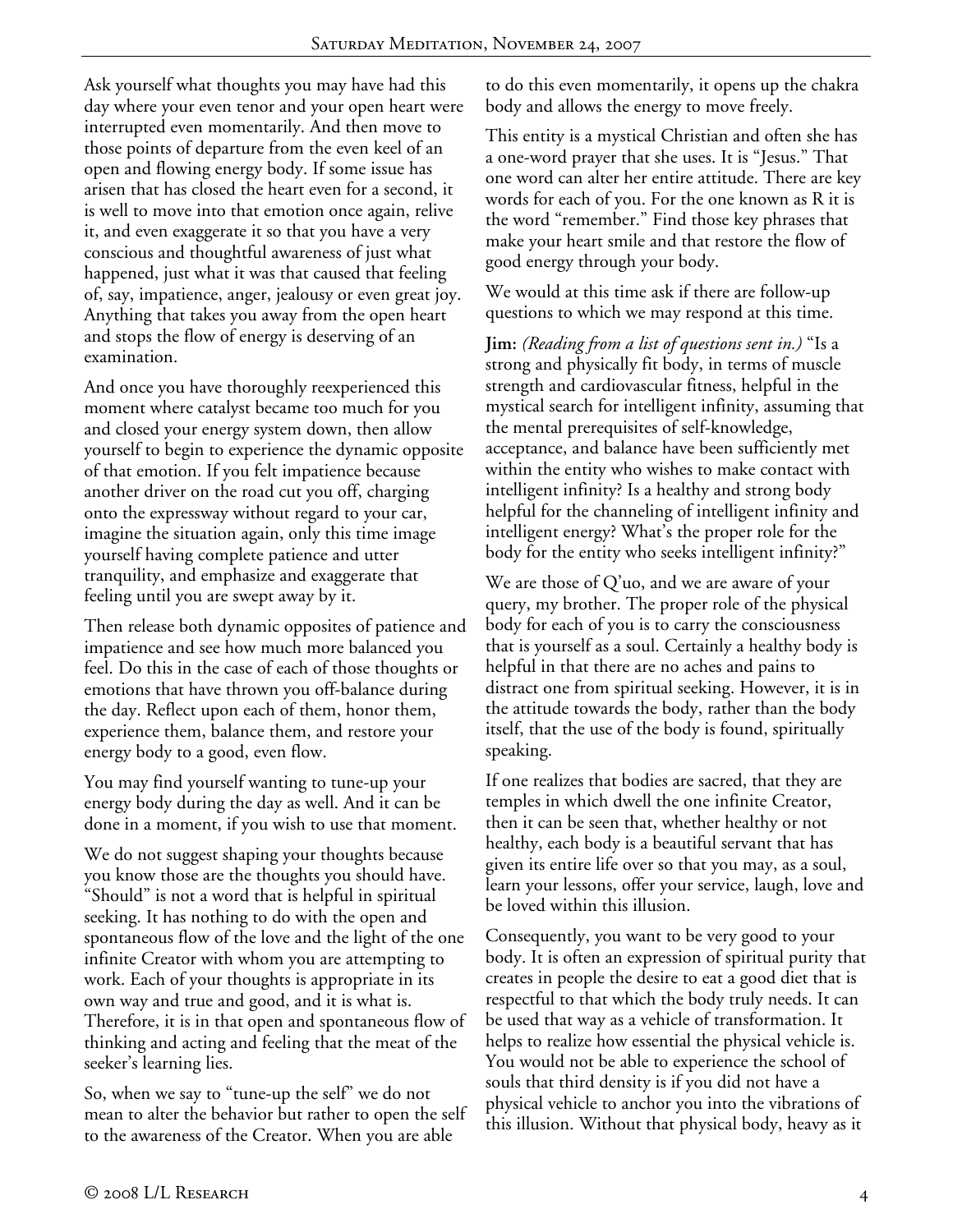may seem at times, you would have no ability to affect changes, as you wish to affect changes, within your own self at far deeper levels than the surface of life.

It is well, therefore, to have a great appreciation and affection for your body. Indeed, one of the ways to enter the gateway of intelligent infinity is sacred sexuality, in which the body itself experiences that orgasmic joy and power that is the steady state of the one infinite Creator's consciousness.

May we ask if there is another query?

**Jim:** *(Reading from a list of questions sent in.)* "Billions of entities there are who call out to and seek that which they feel to be the one infinite Creator, each in their own local, unique and distorted fashion. Of those who are truly hungry for the truth, what makes the difference between those who succeed in realizing the divine within and those who leave their incarnation as ignorant as when they came into it?"

We are those of Q'uo, and believe we understand your query.

For all of those millions of whom you speak, seeking in each of their unique ways, if they truly do seek, they have truly found. There is no failure rate whatsoever in terms of seeking not being answered. That which is asked in faith is answered one way or another.

Perhaps, for those who feel that they have never received any spiritual enlightenment, there are continuing blocks which keep that entity from perceiving the answers which are given to the questions asked. Yet those answers have been given and the good of them is locked within the heart for a time when the entity's mind is not deafened by doubting.

Intention plays a tremendous role in terms of whether or not a seeker feels successful in his seeking. It is our way of thinking that the seeking creates its own success, not in terms of results or effects, but in terms of the seeking being the reward. It is not getting to the end of the journey of spiritual seeking that holds the reward, in our opinion, as much as it is the journey itself. It is not the questions that are answered that holds the virtue for the spiritual seeker. Rather, it is the questions that are asked.

Spirituality is a movement beyond words and beyond the crutches of perception that give a limited physical existence its bounds. Without words, without anything but feelings and sensing and the knowing of gnosis or insight, a seeker can be doing tremendous work at the soul level and, because of a lack of perceiving the virtue of that work in and of itself, may shut himself off from feeling that he has made any gains whatsoever.

It generally goes back to the process of not only getting to know the self but becoming willing to fall in love with the self that makes the difference in perception between a seeker who does not feel he is doing well and a seeker who is satisfied simply to be on the journey and have the day's light in which to do his work.

May we ask if there is another query at this time?

**Jim:** *(Reading from a list of questions sent in.)* "For one desiring the development of mystical consciousness is the ingestion of alcohol or other mind-altering intoxicants inhibitive to growth at any level—mental, physical or spiritual—or does it cause a regression in growth?"

We are those of Q'uo, and are aware of your query, my brother.

The intake of substances that alter consciousness is not recommended as a means of attaining spiritual learning. It is far better to allow a natural development of spiritual powers than to try to attain them by the use of substances which put one artificially in a more pure or refined state of awareness. When alcohol is taken or various drugs are used, depending on the nature of the drug, it shuts down the ability to do spiritual work at that time to one extent or another depending on the substance.

Consequently, if one wishes to have alcohol and become merry, or to indulge in other drug use which seems good to that person, he needs to be aware that he will not be able to have that acuity of mind and that control over the use of the will that go hand in hand with spiritual work. Once the effects of the substance have worn off, the entity is back where he started and is able to use his normal facilities in his normal ways. There is nothing intrinsically negative in the use of such substances.

It may be seen that when one wishes to do spiritual work it is well not to use such substances. Yet one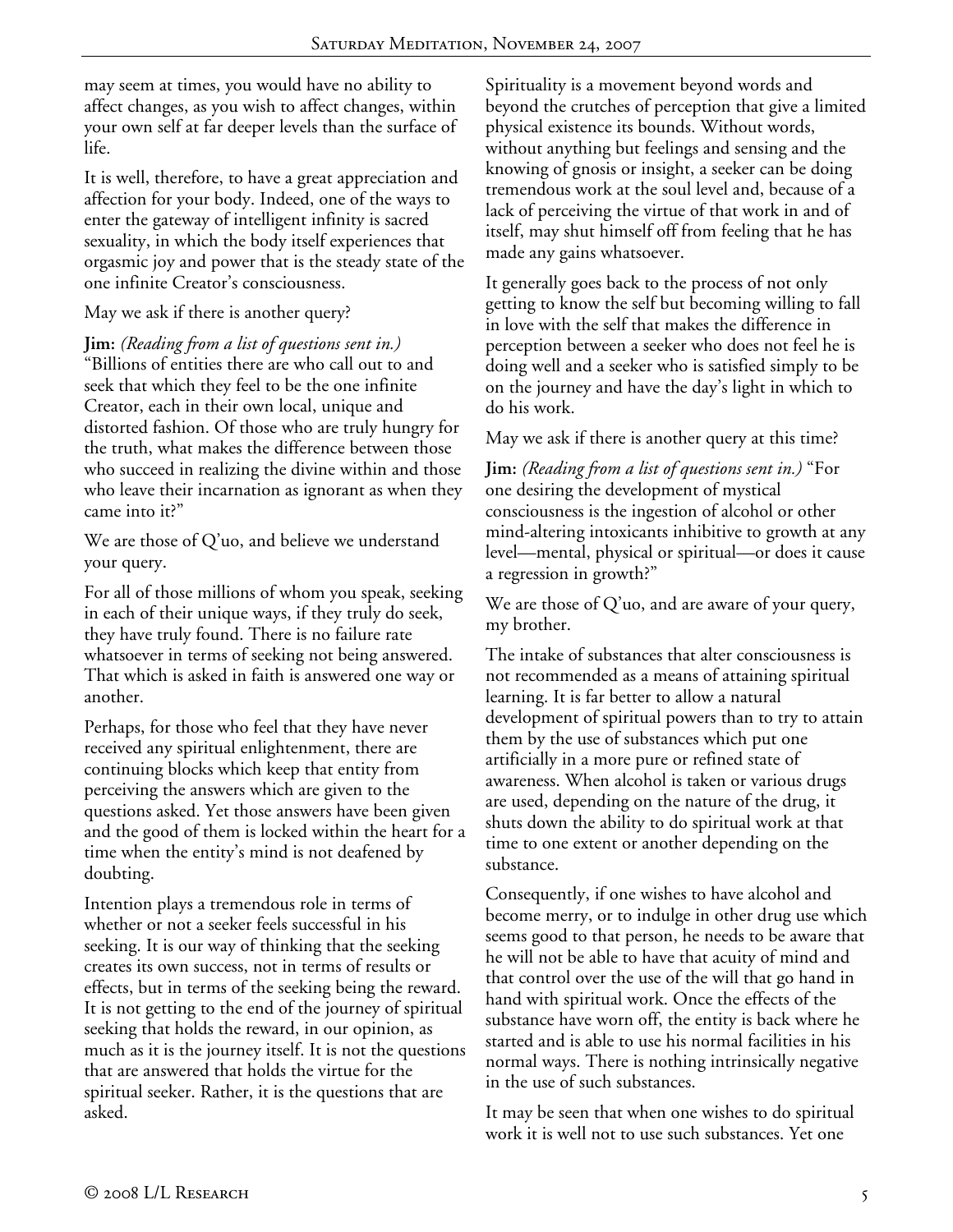has many moods. And we do not frown upon those who wish to take some relaxation time. Indeed, we feel that the addiction that many of your people have to watching television or playing video games has just exactly the same damping effect on spirituality. One cannot do spiritual work when one is totally involved in a video game or watching a show on television, yet those things are enjoyable and are there for you to use when you wish to use them.

It is a matter of doing that which you wish to do. For that is why you came into incarnation: to experience those things you wish to experience. You may see that it is good to balance the times of recreation, amusement, distraction and social situations of no great spiritual moment, shall we say, with those activities and interests that indeed have a good deal of spiritual work, so that you have a varied menu of things in your day, some focused and highly intense and others relaxed and full of the enjoyment of life.

It is well to have a wide range of things, those seemingly good for you and those seemingly not so good for you but which you desire anyway. Follow your desires, but always be aware that you have the opportunity at all times to choose that which you wish to do and ask yourself, "Is this what I wish to do?" If it is, enjoy yourself. But if it involves the taking of substances that damp down your ability to do spiritual work, then accept that and know that this is a time in your day or your week in which you have laid aside a direct assault on the gateway to intelligent infinity and instead have decided to amuse yourself with some of those distractions that your earth plane offers.

In no case do you need to judge yourself for wishing to have a glass of wine, for instance. All things are acceptable. It is your choice as to when you wish to place yourself outside the pale of work within the gateway to intelligent infinity.

May we ask if there is another query at this time?

**Jim:** *(Reading from a list of questions sent in.)* "In the case of the pyramid, a technology was used to accelerate the natural growth of the entity to that point at which they would move through the mystical death and rebirth as the resurrected self. Are there any other similar technologies in today's world comparable in function to what the pyramids offered?"

We are those of  $Q'$ uo, and are aware of your query, my brother.

The closest analog to the shaman's experience of death which the place below the pyramid offered are the American Indian rituals of the sweat lodge and the vision quest. In the sweat lodge the heat takes one beyond the bounds of human awareness. It feels very much like a death or as if one were close to death and this is often a trigger for new awareness and the epiphany of the moment that has been sought.

Similarly, the vision quest, with its extreme levels of discomfort, offers to that seeker a chance to move beyond the usual bounds of what is considered acceptable. When one is too sleepless for too long, too hungry for too long, and too uncomfortable for too long, there comes a time when one goes beyond all of those limitations. It is forced into a kind of state of abeyance by the very intensity of the discomfort and this also, is a death-like experience.

This technique, however, can be employed on a far less strenuous basis and the one known as G has often made use of these limited fasts. A time of fasting doesn't feel like death, certainly, but it does feel uncomfortable, and when it is fasting with an intention, then it is giving honor to that intention. The result of such a fast is often an enhanced awareness that comes from having sacrificed comfort in order to offer the self a spiritual road to walk.

You may almost see this death of the shaman as a kind of game. For the intention of the shaman in creating within himself the feeling of death or the experience of death is to wake back up into the daylight and to realize for the first time what a gift life is. And this can be realized without the death experience by one who is sensitive and imaginative and who can put himself into that awareness of the place beneath the pyramid or the earth in the sweat lodge or the person on the vision quest who is going without food and sleep and asking for enlightenment.

Indeed, this realization of how sweet and wonderful an opportunity that each day is can be cultivated without the death experience or the analog to the death experience. And we would recommend focusing, each and every day, on thanksgiving for being alive and being able to experience this beautiful creation that you experience each day. When you realize that you are entirely free to seek